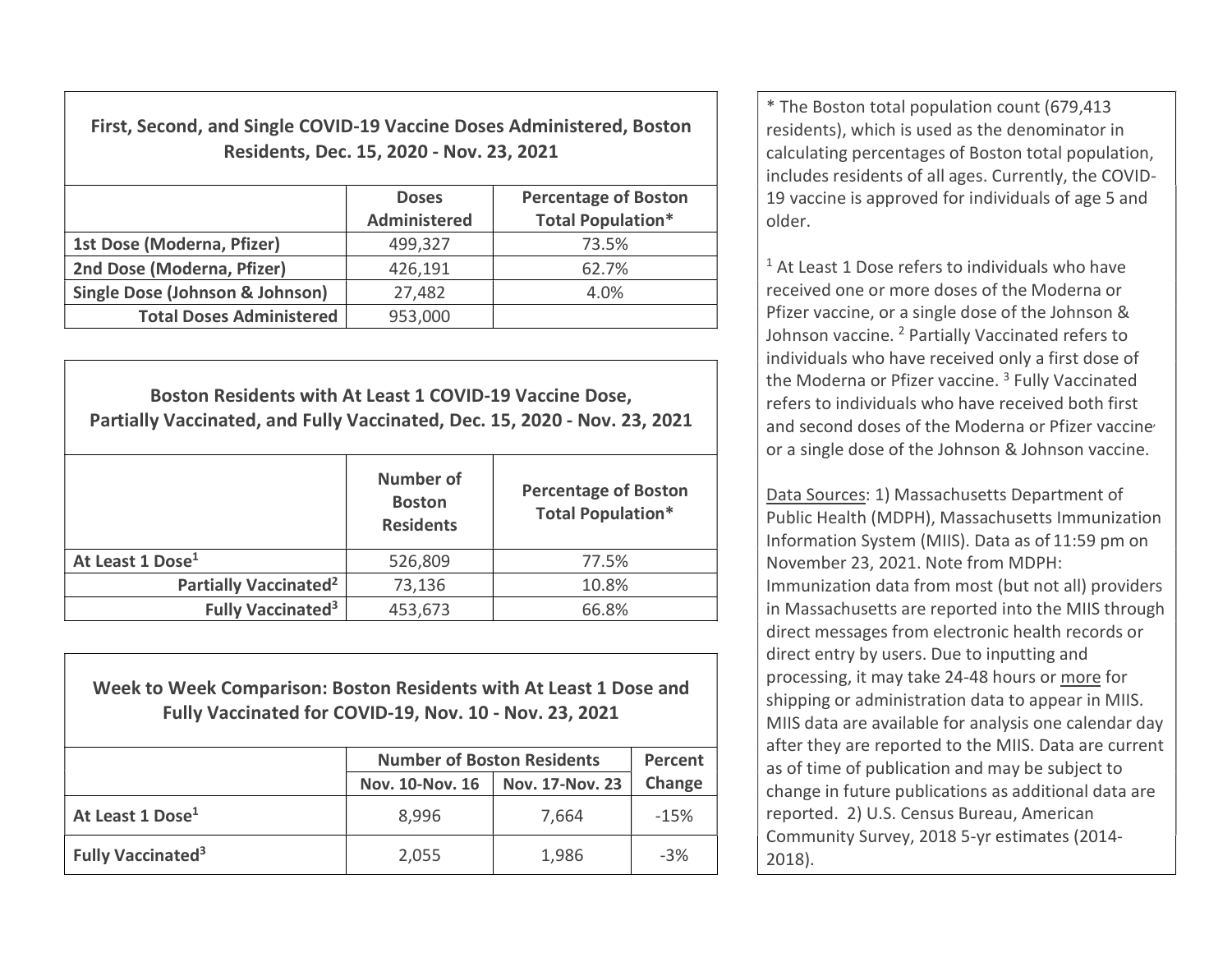

\* Total number of individuals receiving their initial dose in the 10-week period.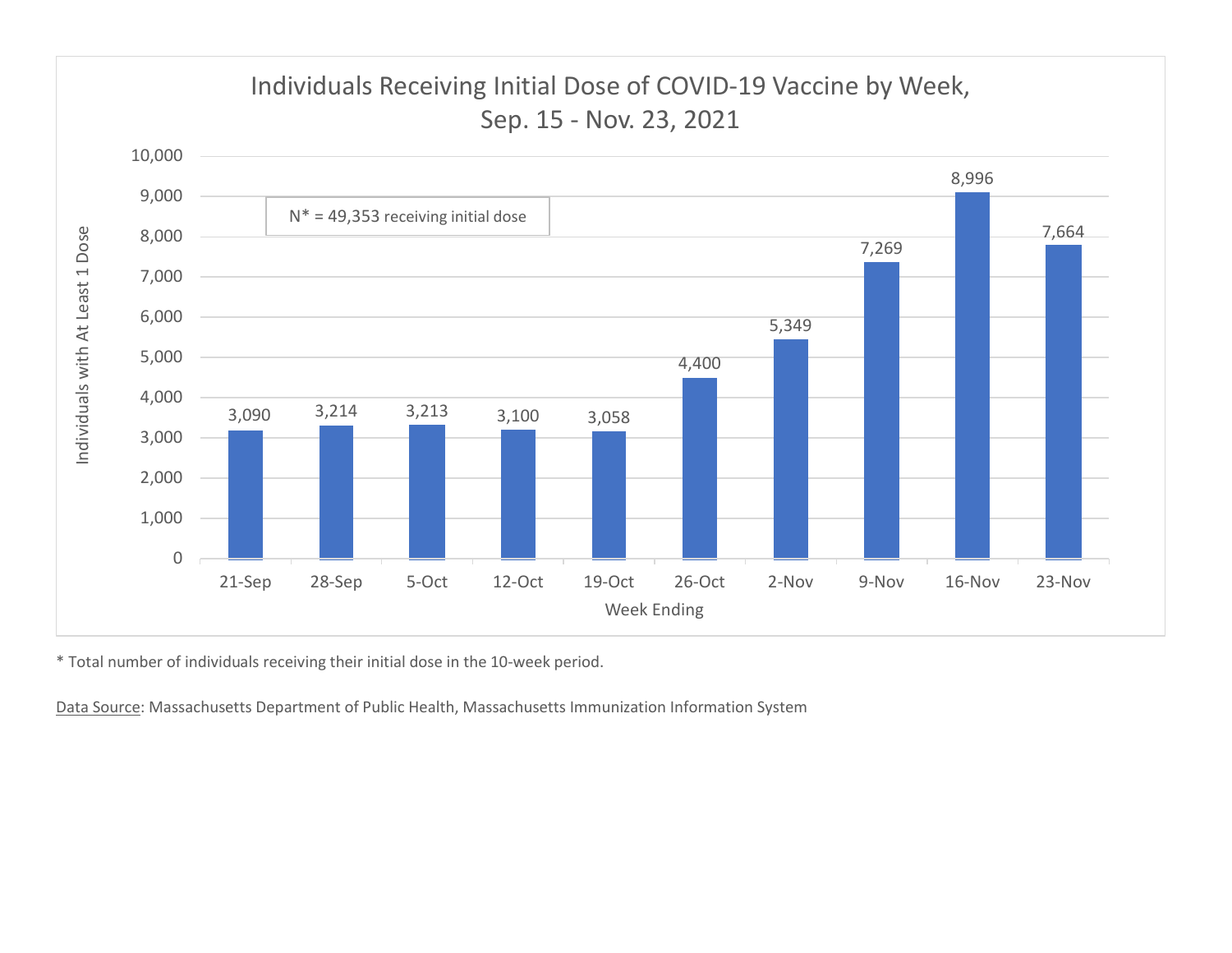

\* Total number of individuals receiving their final dose in the 10-week period.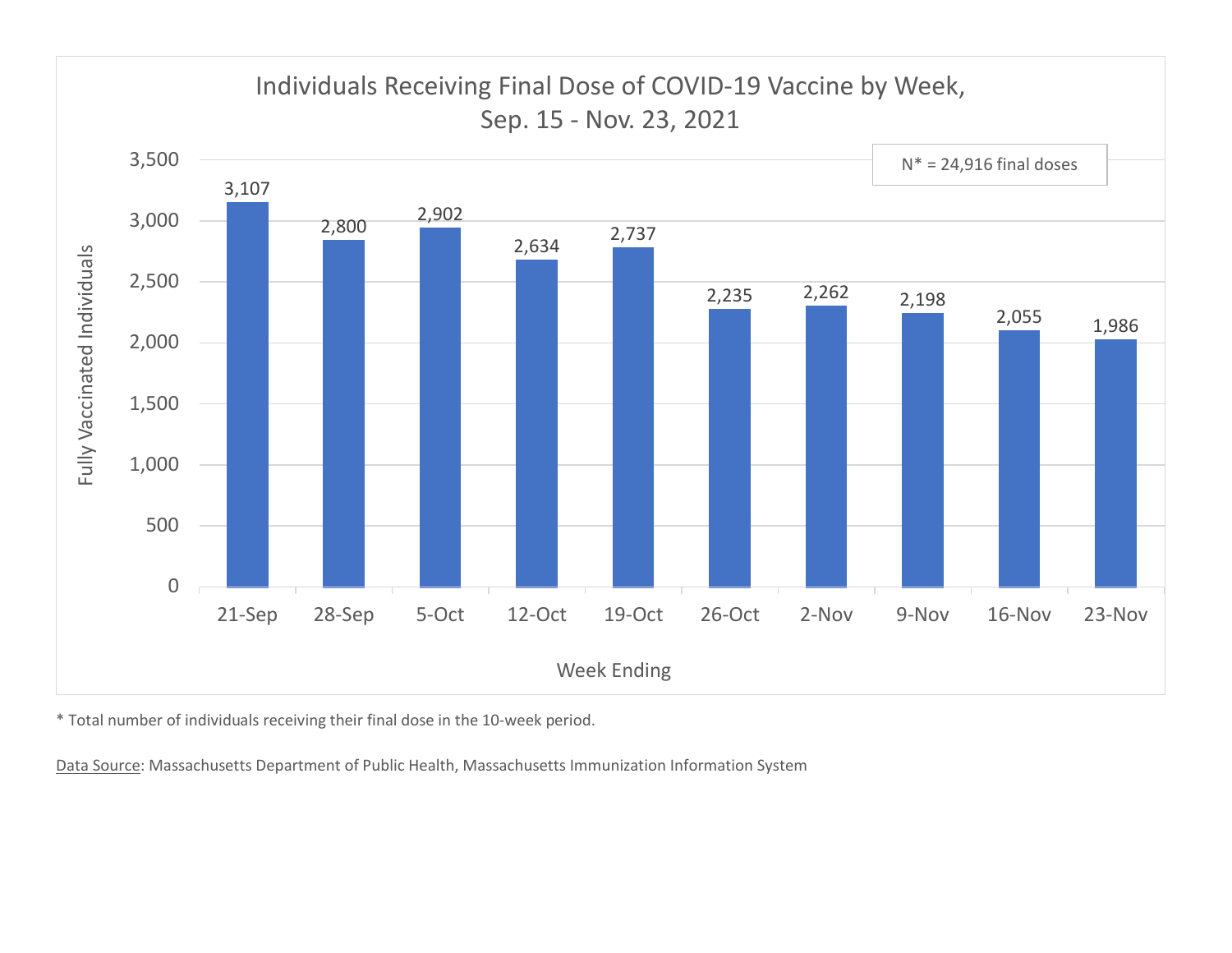

\* Varies from Total N of Individuals with At Least 1 Dose (526,809) due to missing age data for 5 individuals.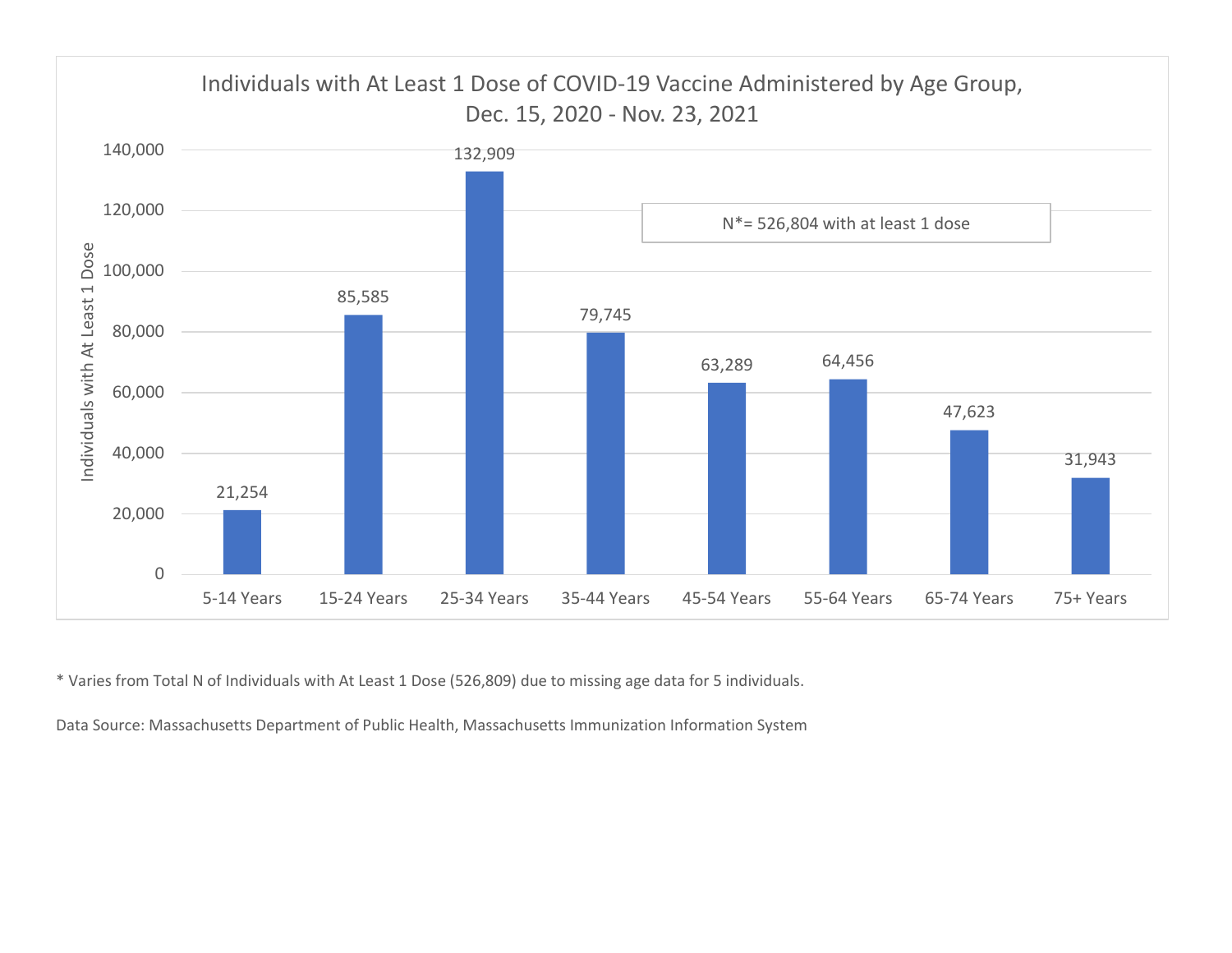

\* Varies from Total N of Individuals with At Least 1 Dose (526,809) due to missing age data for 5 individuals.

In accordance with CDC practices, BPHC has capped the percent of population coverage metrics at 99.9%. These metrics could be greater than 99.9% for multiple reasons, including census denominator data not including all individuals that currently reside in the county (e.g., part time residents) or potential data reporting errors. Estimates may change as new data are made available.

Percentage of overall Boston population with at least 1 dose = 77.5%.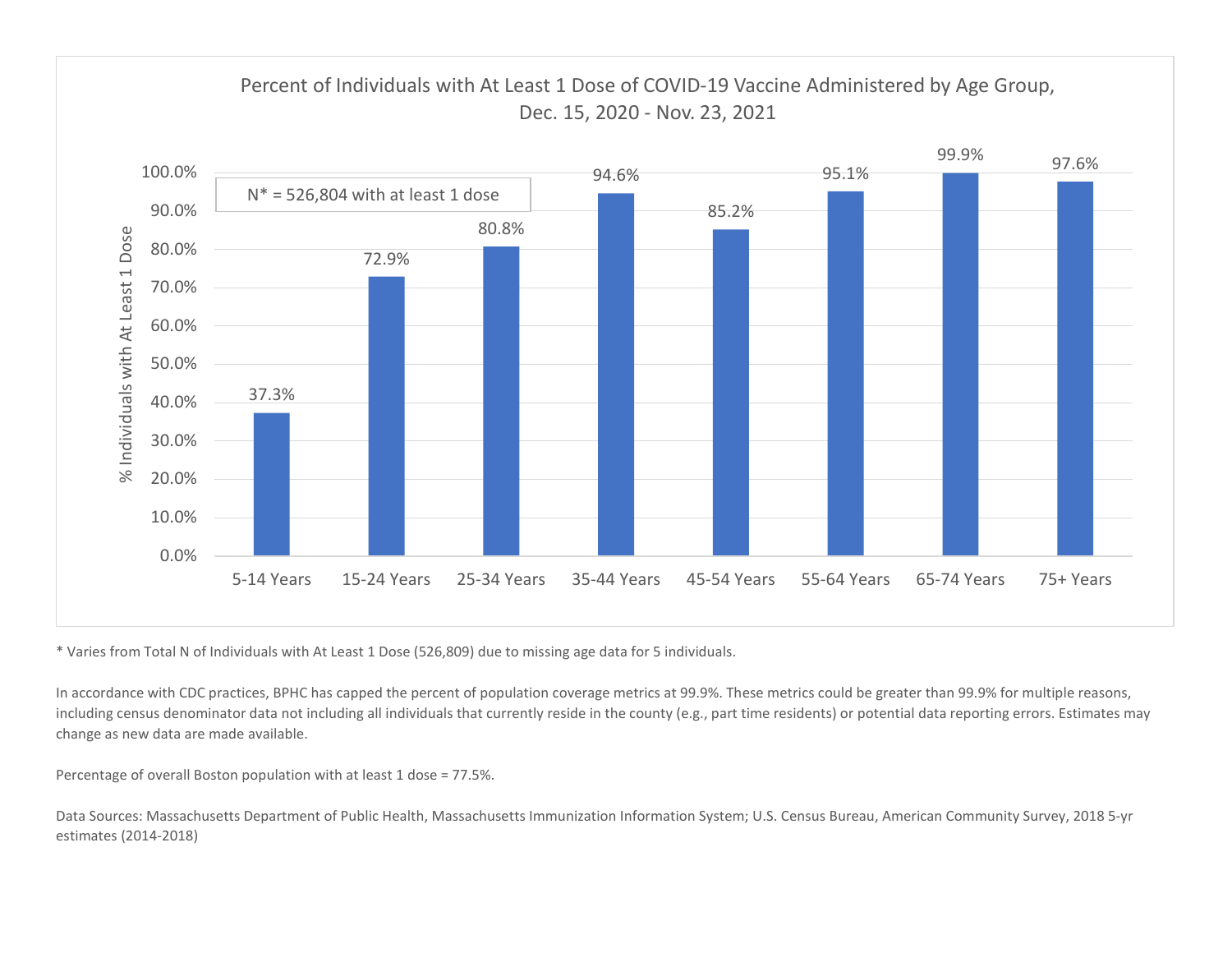

\* Varies from Total N of Fully Vaccinated Individuals (453,673) due to missing age data for 4 individuals.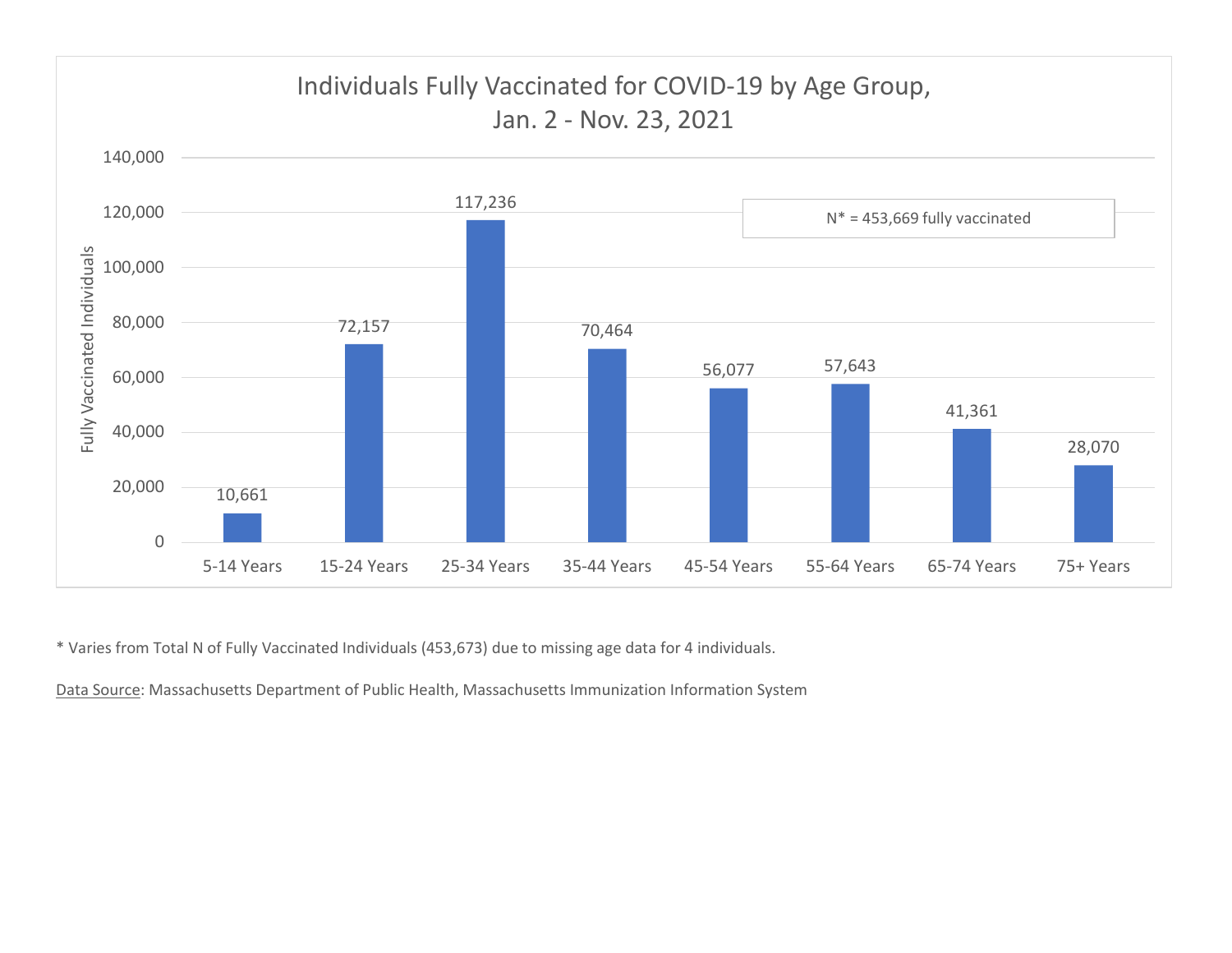![](_page_6_Figure_0.jpeg)

\* Varies from Total N of Fully Vaccinated Individuals (453,673) due to missing age data for 4 individuals.

Percentage of overall Boston population fully vaccinated = 66.8%.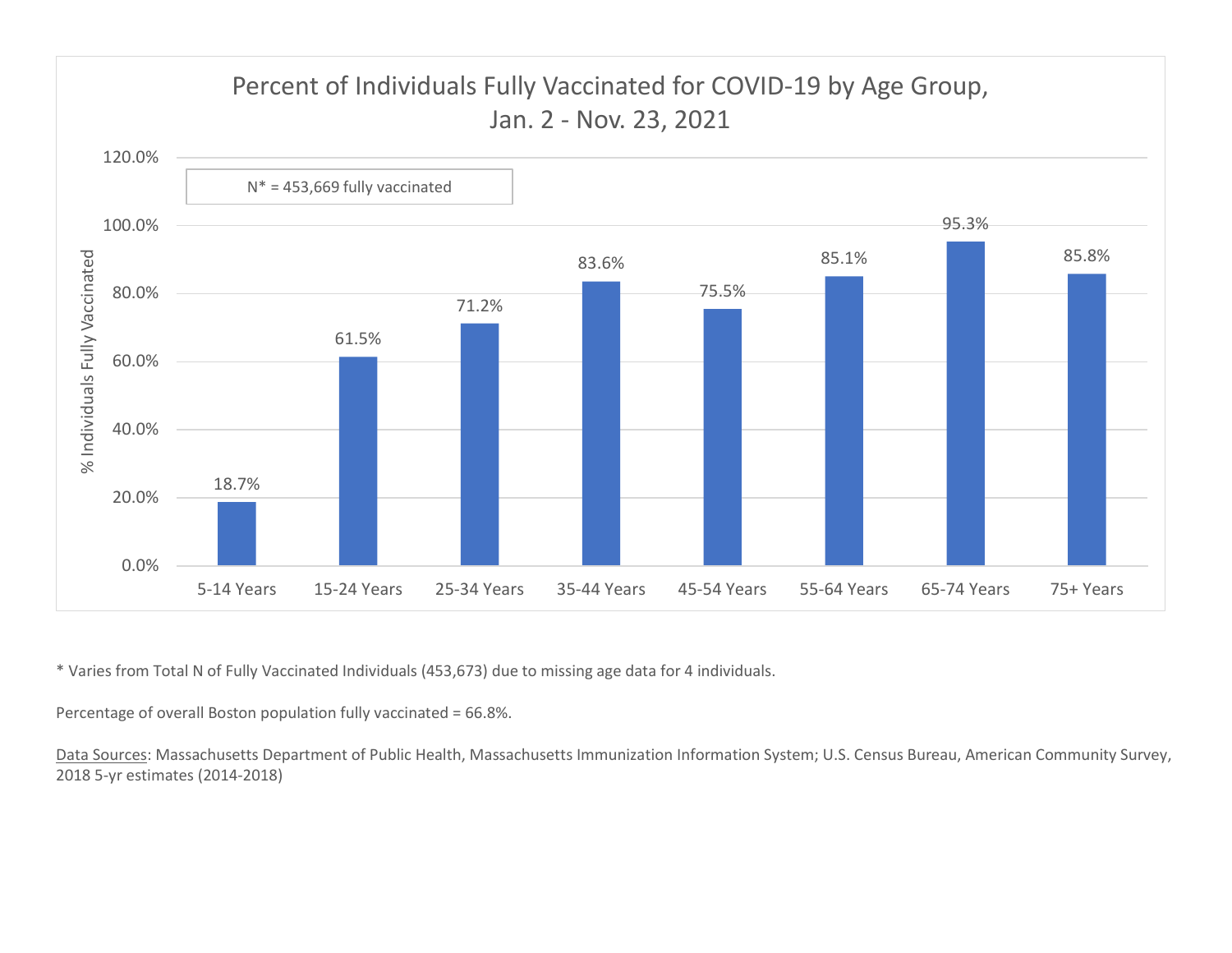## Individuals with At Least 1 Dose of COVID-19 Vaccine Administered by

![](_page_7_Figure_1.jpeg)

Asian/PI = Asian, Native Hawaiian, and Pacific Islander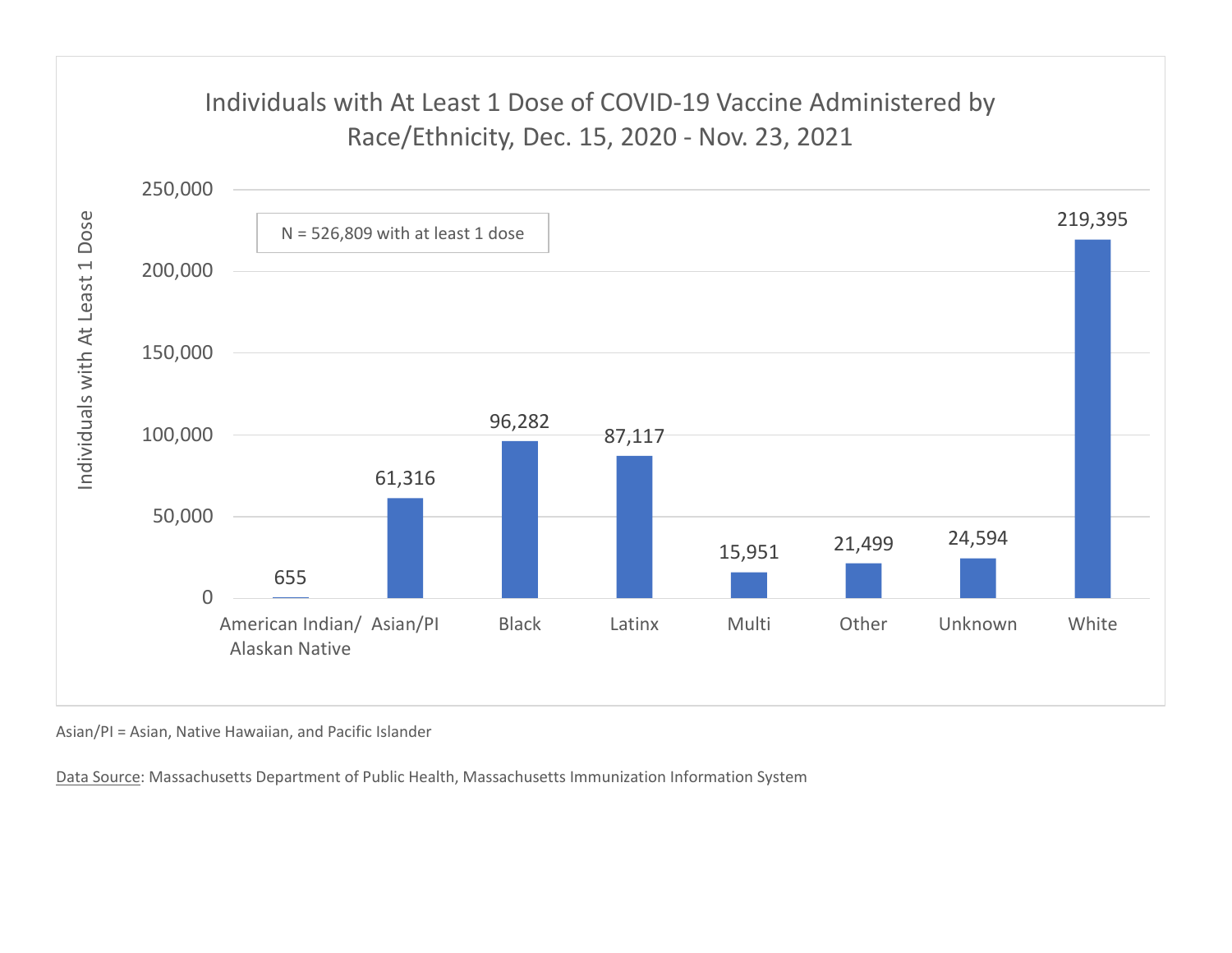## 100.0% Percentage of Individuals with At Least 1 Dose of COVID-19 Vaccine expecting the Minimistered by Race/Ethnicity, Dec. 15, 2020 - Nov. 23, 2021<br>
93.6%<br>
93.6%<br>
93.6%<br>
93.6%<br>
93.6%<br>
93.6%

![](_page_8_Figure_1.jpeg)

Asian/PI = Asian, Native Hawaiian, and Pacific Islander

\* Varies from Total N of Individuals with At Least 1 Dose (526,809) because data for residents who identify as Multiracial, Other, or Unknown are not included in this chart due to lack of comparable population data.

Percentage of overall Boston population with at least 1 dose = 77.5%.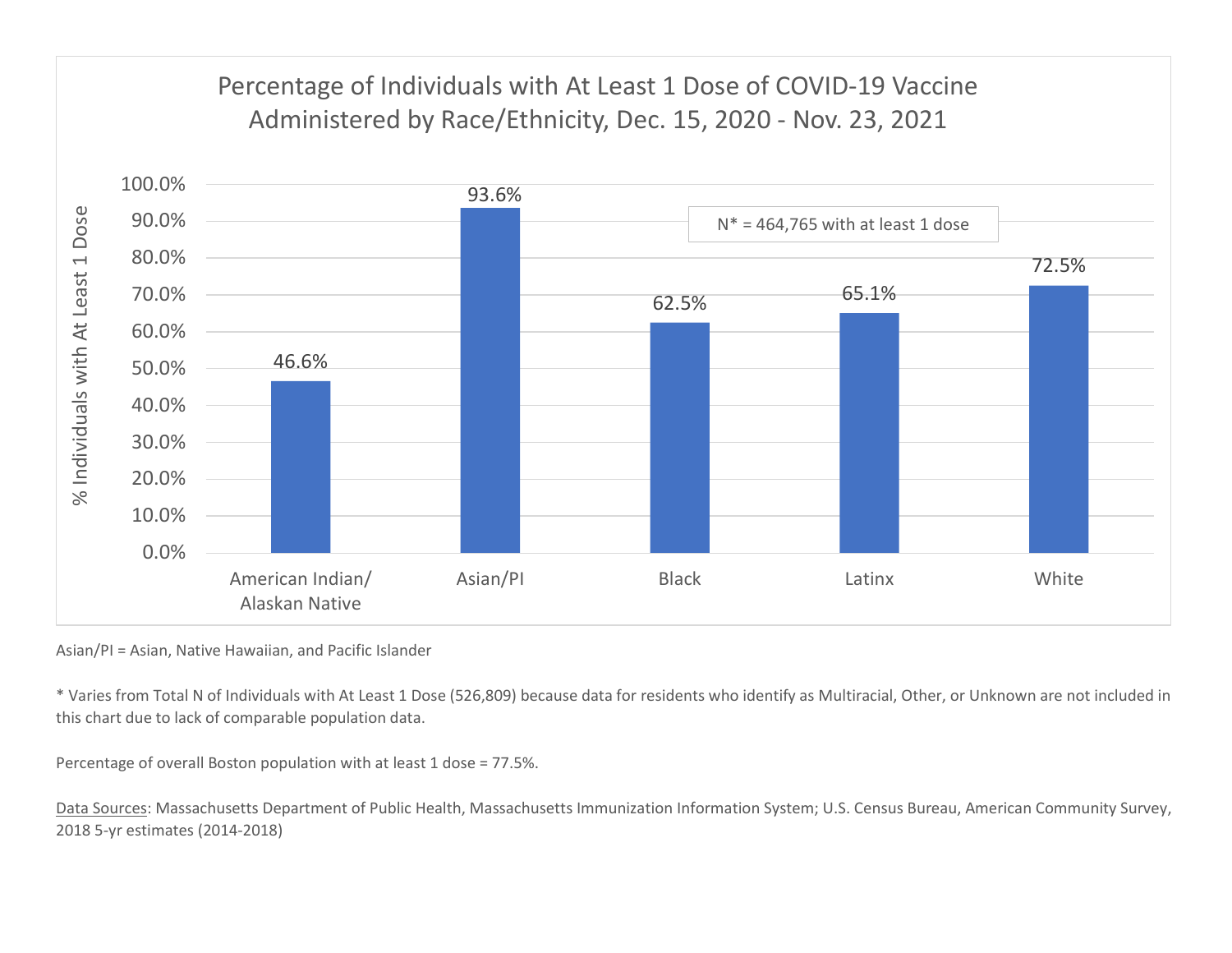![](_page_9_Figure_0.jpeg)

Asian/PI = Asian, Native Hawaiian, and Pacific Islander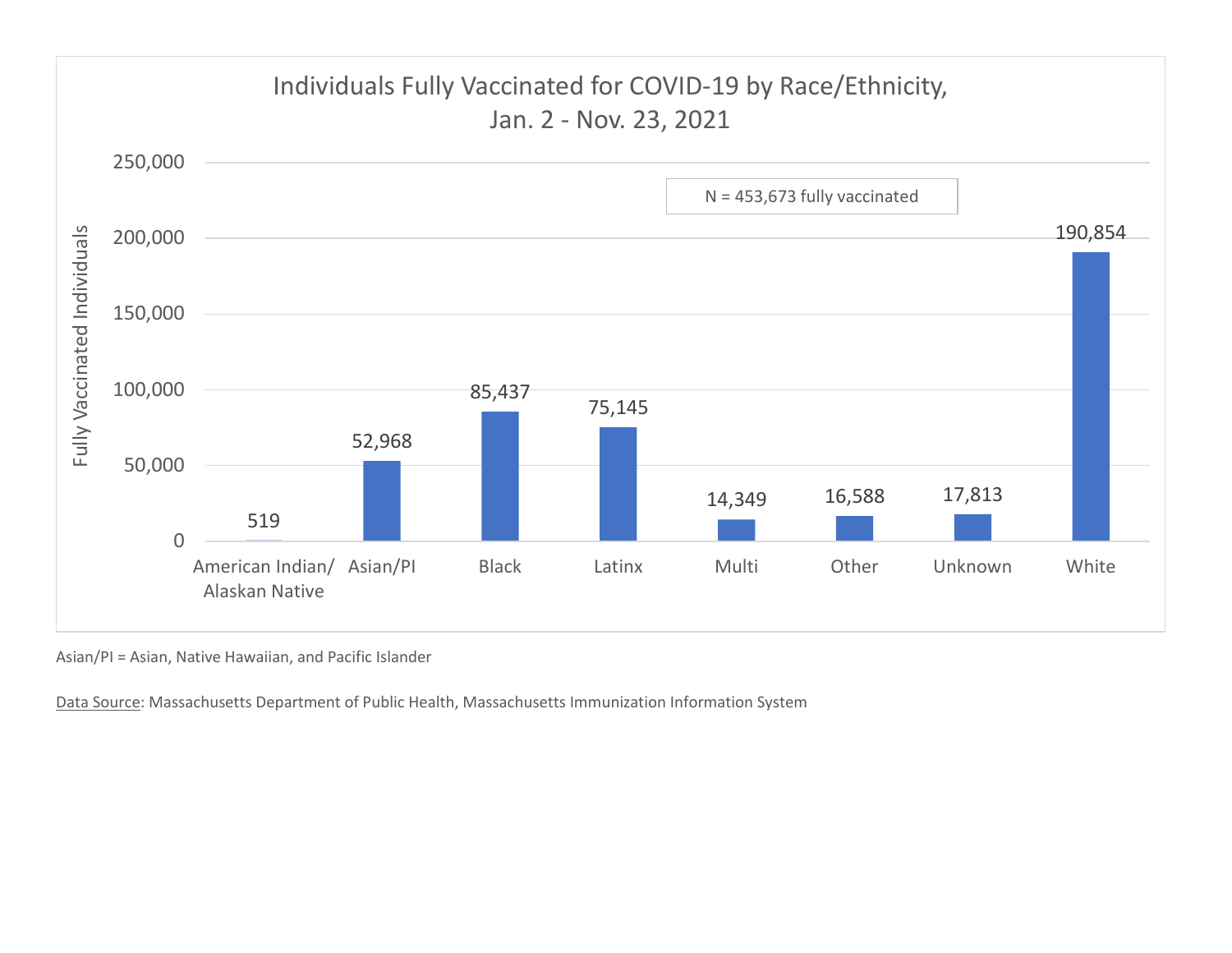![](_page_10_Figure_0.jpeg)

Asian/PI = Asian, Native Hawaiian, and Pacific Islander

\* Varies from Total N of Fully Vaccinated Individuals (453,673) because data for residents who identify as Multiracial, Other, or Unknown are not included in this chart due to lack of comparable population data.

Percentage of overall Boston population fully vaccinated = 66.8%.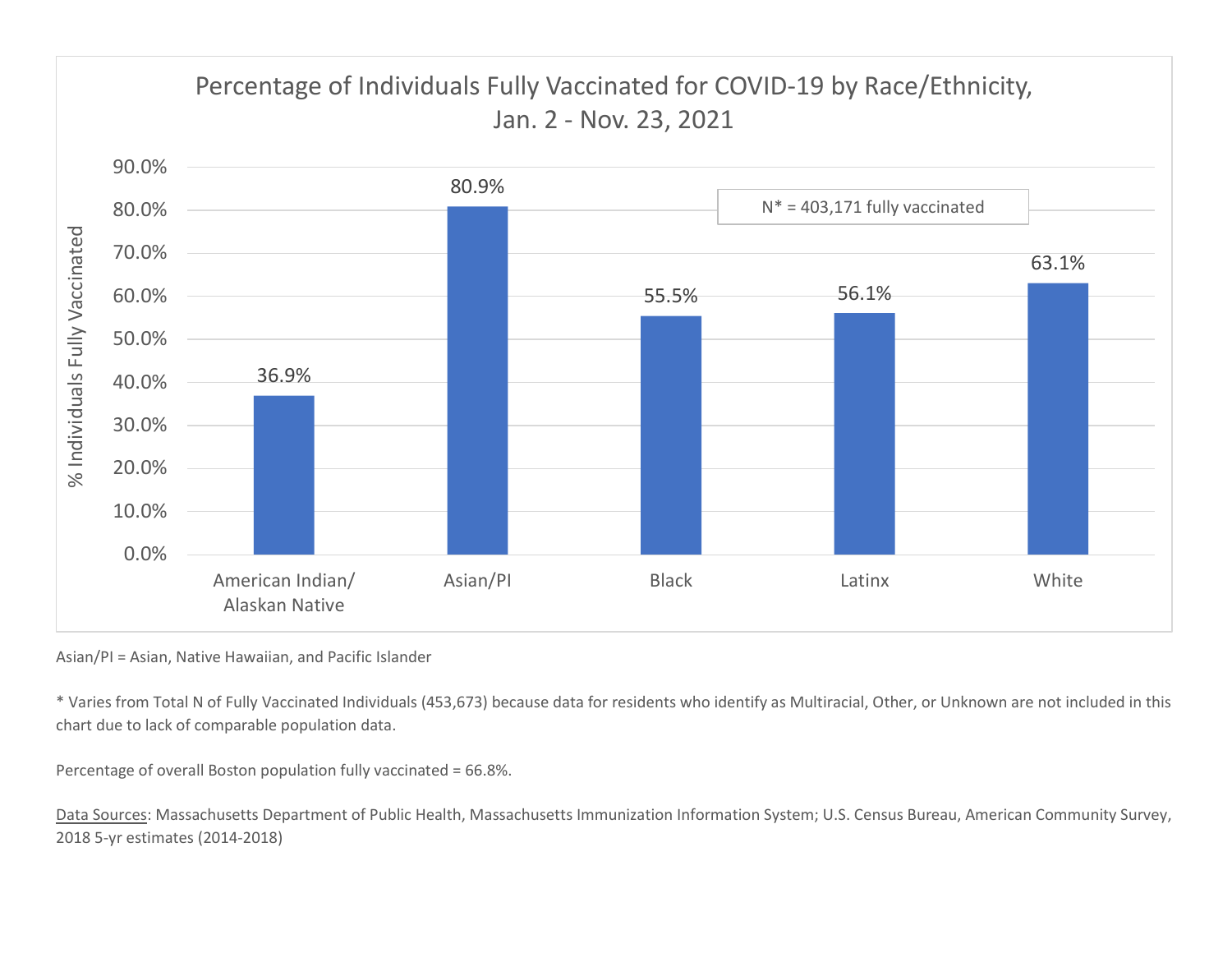![](_page_11_Figure_0.jpeg)

BB/BH/DT/NE/WE = Back Bay/Beacon Hill/Downtown/North End/West End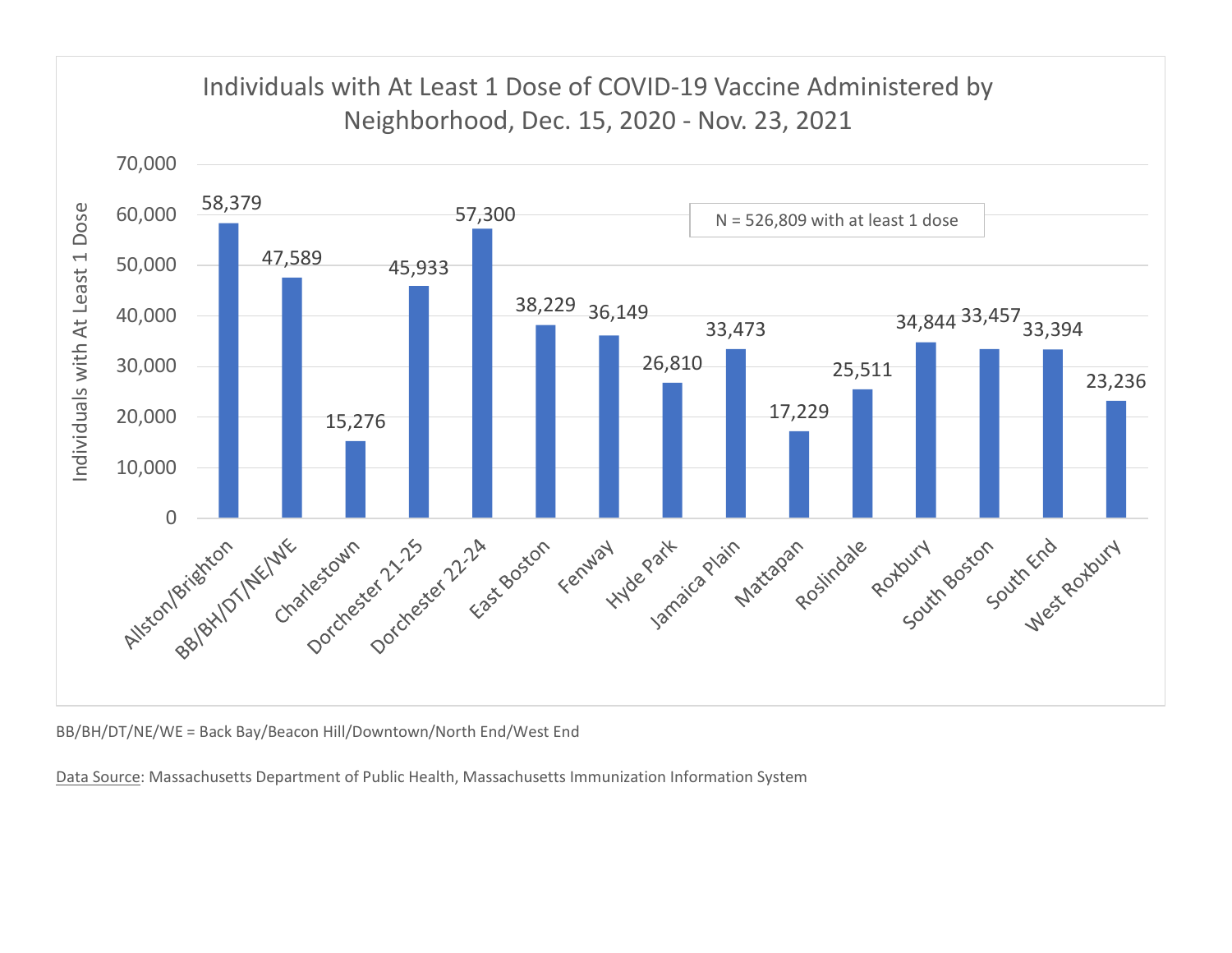![](_page_12_Figure_0.jpeg)

BB/BH/DT/NE/WE = Back Bay/Beacon Hill/Downtown/North End/West End

Percentage of overall Boston population with at least 1 dose = 77.5%.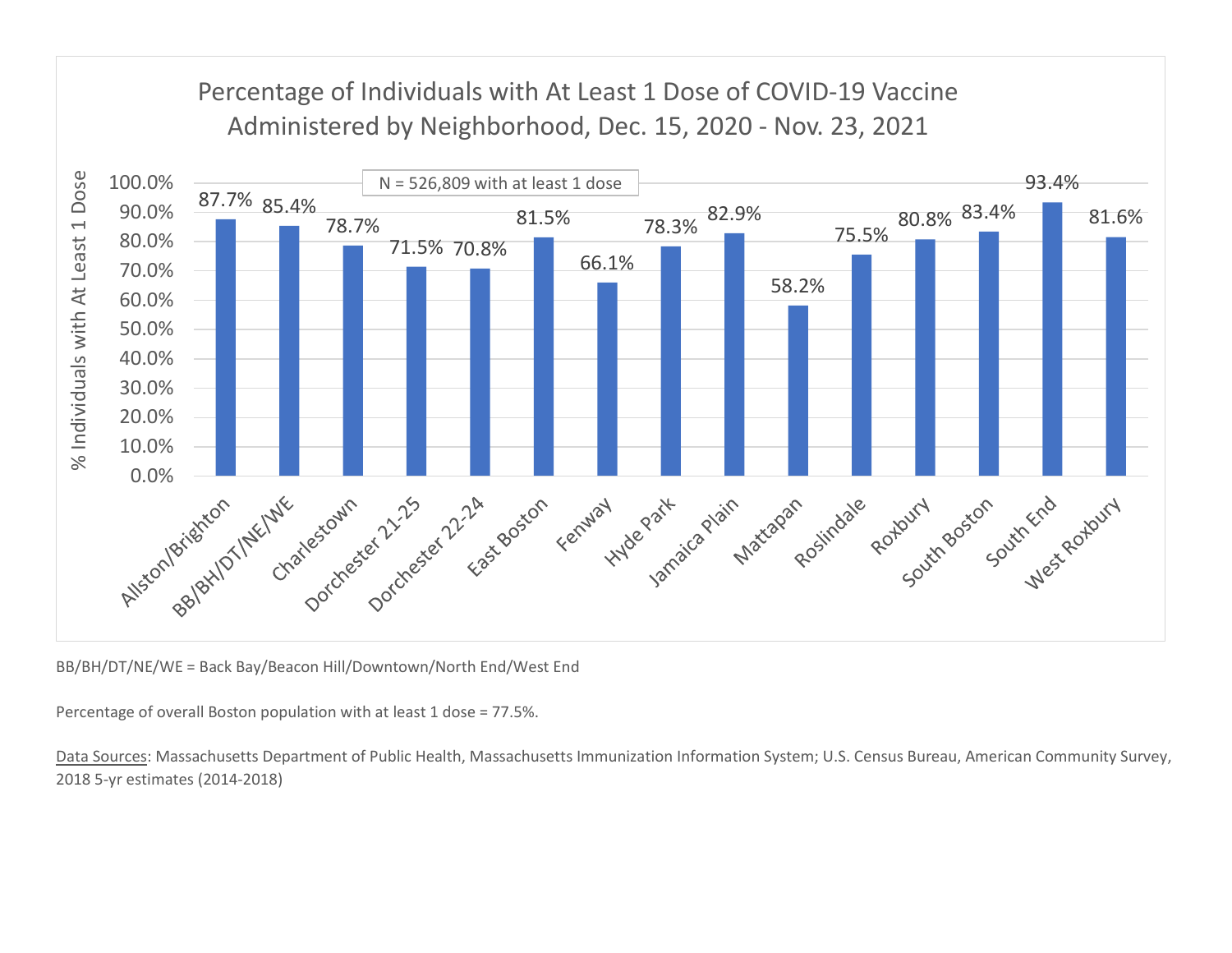![](_page_13_Figure_0.jpeg)

BB/BH/DT/NE/WE = Back Bay/Beacon Hill/Downtown/North End/West End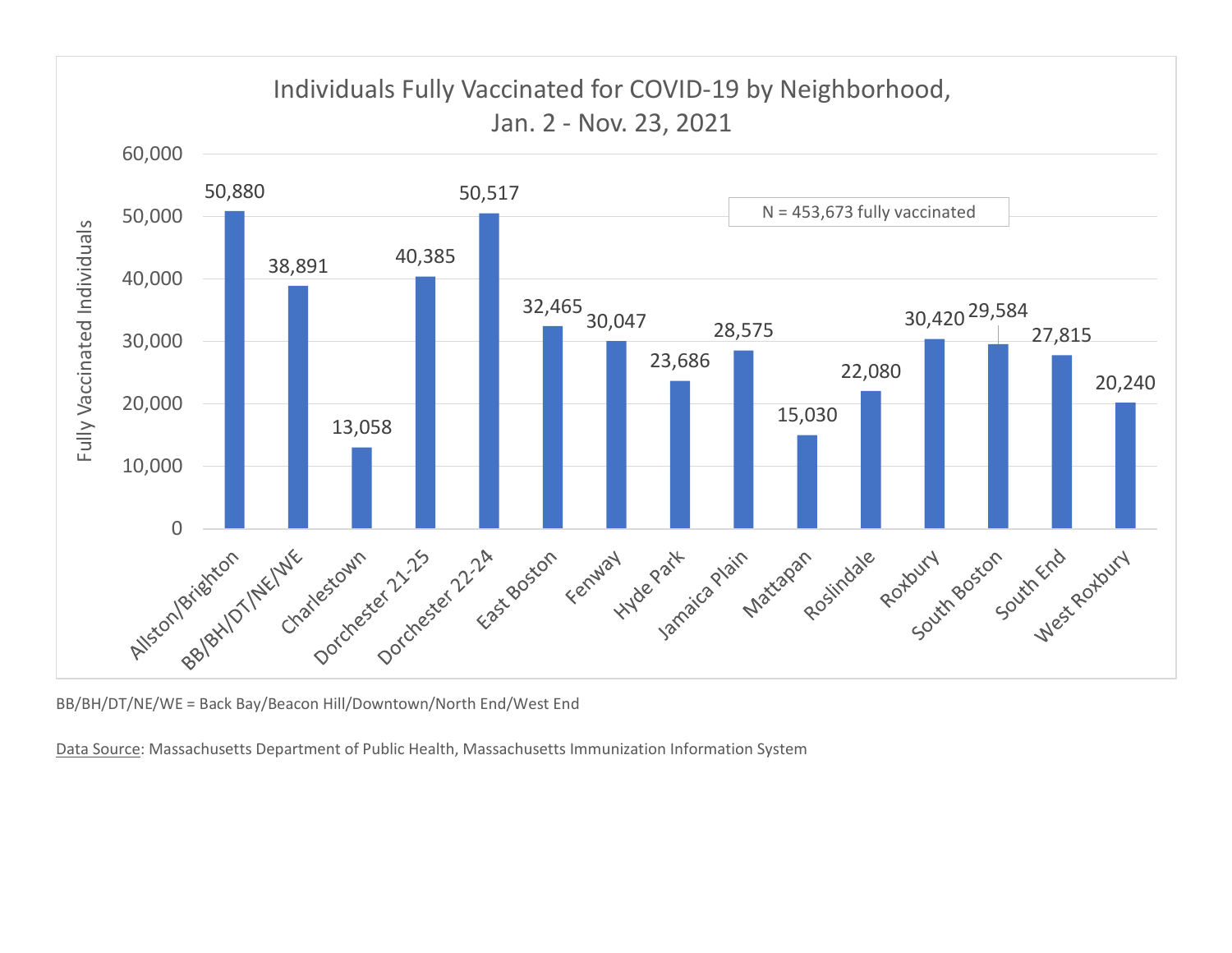![](_page_14_Figure_0.jpeg)

BB/BH/DT/NE/WE = Back Bay/Beacon Hill/Downtown/North End/West End

Percentage of overall Boston population fully vaccinated = 66.8%.